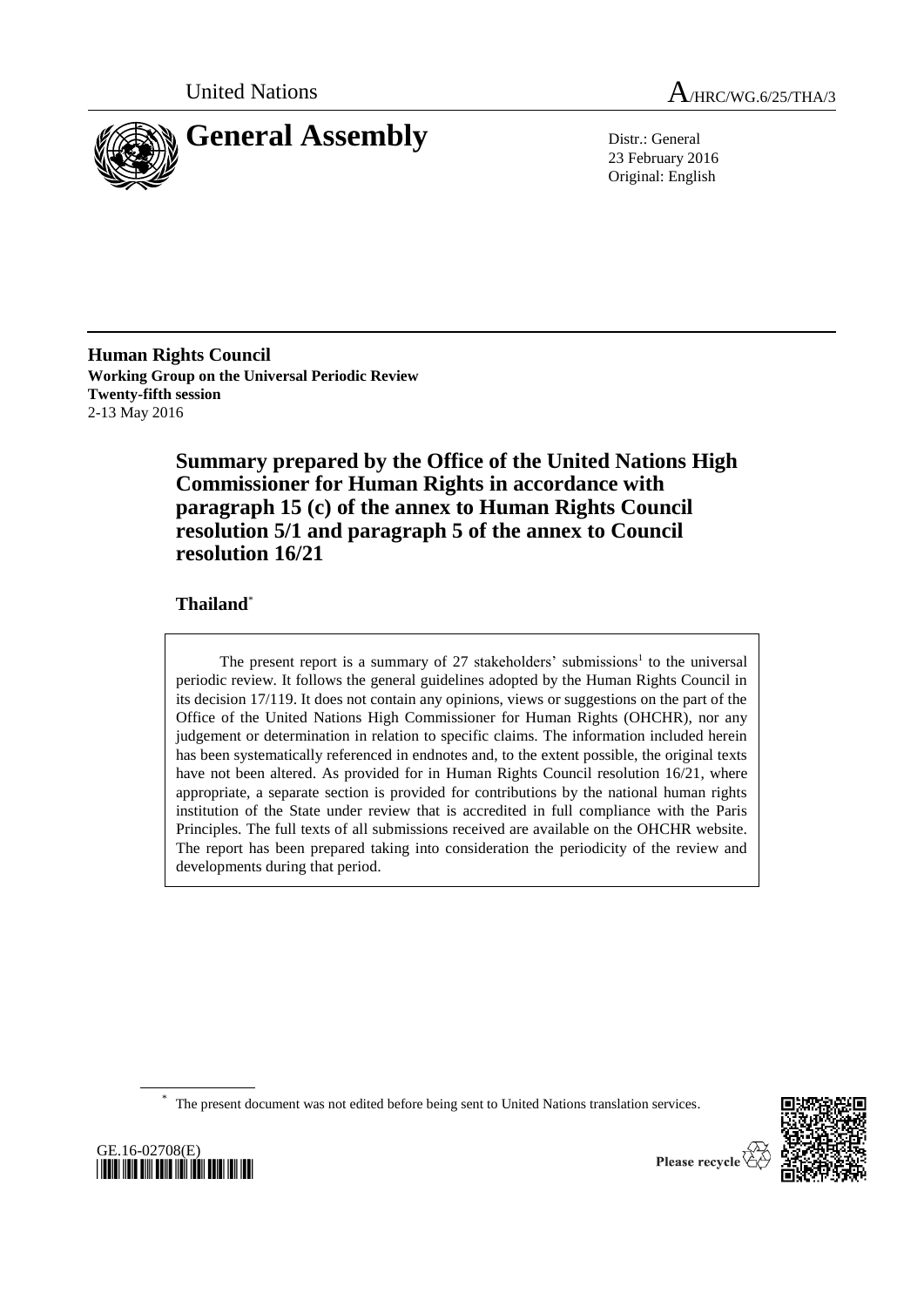# **I. Information provided by stakeholders**

# **A. Background and framework**

### **1. Scope of international obligations**<sup>2</sup>

1. Joint Submission 7 (JS7) noted that despite Thailand's pledge to become a party to the ICPPED during the first cycle UPR, Thailand had not yet ratified it. JS7 further noted that on 12 January 2015, the Draft Prevention and Suppression of Torture and Enforced Disappearance Act was presented to the Cabinet, which has yet to be enacted into law.<sup>3</sup>

### **2. Constitutional and legislative framework**

2. CIVICUS noted that on 22 May 2014, a military coup was staged two days after the army declared martial law in Thailand. The National Council for Peace and Order (NCPO) was established the same day and remained the predominant political actor in the country. The NCPO dissolved the lower House of the Parliament and abolished the 2007 Constitution. An Interim Constitution was drafted without proper public consultation and signed into force by the King on 22 July 2014.<sup>4</sup> JS7 also noted that the interim Constitution gave the NCPO sweeping, unchecked powers violating the fundamental pillars of the rule of law and human rights, including equality, accountability and predictability of the law.<sup>5</sup>

3. CIVICUS also noted that martial law remained in force until 1 April 2015 and was replaced by a new 14-point security order, NCPO Order 3/2015, issued under article 44 of the Interim Constitution. According to CIVICUS, this constitutional provision gives sweeping powers to the Head of the NCPO, who can intervene unilaterally by issuing any order deemed necessary "to disrupt or suppress regardless of the legislative, executive or judicial force of that order" in the name of national security, reforms or unity. The NCPO Order 3/2015 creates "peace and order maintenance officers" allowing appointed military officers with a rank of Second Lieutenant or above to have sweeping powers to defend the security of the state, while also being provided immunity for any actions taken.<sup>6</sup>

4. CIVICUS recommended that citizens' rights be restored through the promulgation of a constitution that is in harmony with Thailand's obligations under international human rights law and is subjected to a process of extensive public consultation.<sup>7</sup>

5. Joint Submission 1 (JS1) noted that in 2008, the Government made amendments to the Nationality Act (No. 4) (2008) and the Civil Registration Act (No. 2) (2008). These legal amendments allowed all children born in Thailand to be registered, regardless of the legal status of parents, which means that the children of migrants, asylum seekers, refugees and stateless people are entitled to have their births registered.<sup>8</sup> JS1 further noted that in 2012, almost all children under five were registered at birth however a large gap between the birth registration rates of Thai and non-Thai households persisted, which originated from the incomplete implementation of the amendments affecting mostly children born from refugee, asylum seeker or stateless parents.<sup>9</sup>

#### **3. Institutional and human rights infrastructure and policy measures**

6. Joint Submission 12 (JS12) stated that domestic human rights mechanisms were weak and the selection of Commissioners to the National Human Rights of Thailand had failed to meet the standards set by the Paris Principles.<sup>10</sup>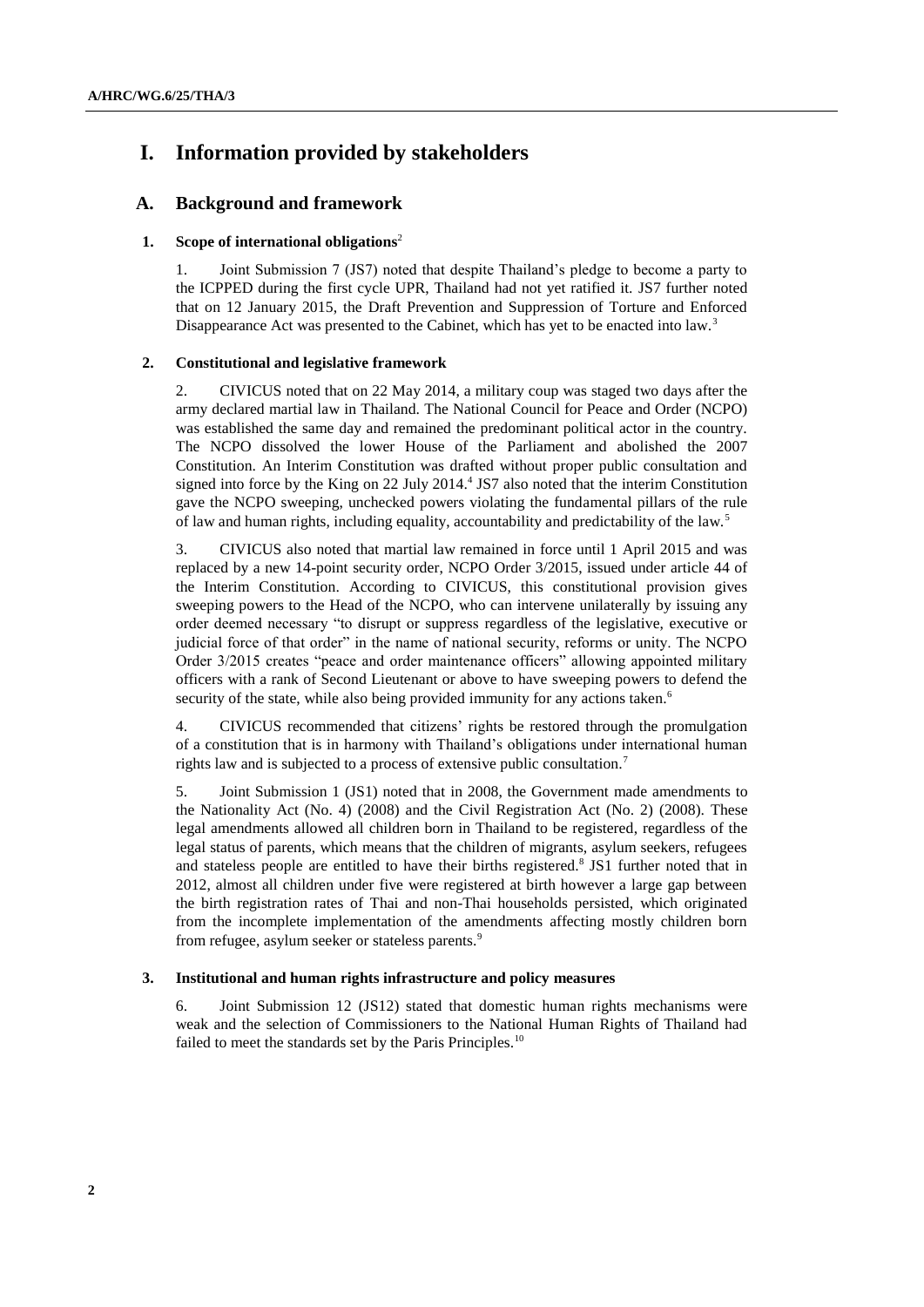# **B. Cooperation with human rights mechanisms**

#### **Cooperation with special procedures**

7. Joint Submission 1 (JS1) noted that despite the standing invitation, requests for a country visit by the Special Rapporteurs on the promotion and protection of the right to freedom of opinion and expression, on the rights to freedom of peaceful assembly and of association and on Torture had remained pending since 2012, 2013 and 2014 respectively.<sup>11</sup>

8. CIVICUS recommended that Thailand invite special procedures mandate holders, in particular the Special Rapporteurs on the situation of human rights defenders, on freedom of expression, and on freedom of peaceful assembly and of association.<sup>12</sup> JS12 also recommended accepting the request for a visit by the Special Rapporteur on torture.<sup>13</sup>

# **C. Implementation of international human rights obligations, taking into account applicable international humanitarian law**

### **1. Equality and non-discrimination**

9. JS5 noted that in the Southern Border Provinces under the conflict area, women's political participation and decision-making were restricted by factors such as religion, culture and tradition, as well as local values that underpin the belief that women are supposed to act only as wives and mothers.<sup>14</sup>

10. While noting that Thailand is in the process of drafting a new constitution which includes specific new grounds for the prohibition of discrimination in relation to gender, Joint Submission 6 (JS6) recommended that Thailand ensure that the new Constitution include a provision specifically prohibiting discrimination on the grounds of sexual orientation or gender identity.<sup>15</sup>

11. Joint Submission 11 (JS11) noted that there was no legislation that recognizes gender-related laws and supports civil union for LGBTI people resulting in a wide range of discrimination against same-sex couples and still has in place laws and policies which discriminate against LGBTI individuals.<sup>16</sup>

12. JS6 noted that Thailand did not recognize any sex or gender transitions, as a result of which transgender people encounter difficulties on a daily basis, including when seeking employment, pursuing education and even travelling abroad.<sup>17</sup>

### **2. Right to life, liberty and security of the person**

13. Joint Submission 8 (JS8) noted that the Criminal Code prescribes the death penalty under 55 different articles for various criminal offences, including pre-meditated murder, rape resulting in death, kidnapping, terrorism, espionage, treason, economic crimes, and drug-related offences.<sup>18</sup> Drug-related offences represented a disproportionate share of the crimes for which a death sentence is imposed.<sup>19</sup>

14. The National Human Rights Commission of Thailand (NHRCT) expressed the hope that the Government takes steps towards abolishing the death penalty.<sup>20</sup> JS8 expressed concern that lawmakers proposed the introduction of laws that expand the offences that can be punished by death.<sup>21</sup> Amnesty International (AI) also noted that the Government had not placed an official moratorium on the implementation of the death penalty.<sup>22</sup>

15. Human Rights Watch (HRW) noted that since January 2004, more than 6,000 people had been killed in a brutal internal armed conflict in Thailand's southern border provinces of Pattani, Yala, and Narathiwat. Even though there was a drop of violent incidents after the resumption of peace dialogues in August 2015 between the Government and Barisan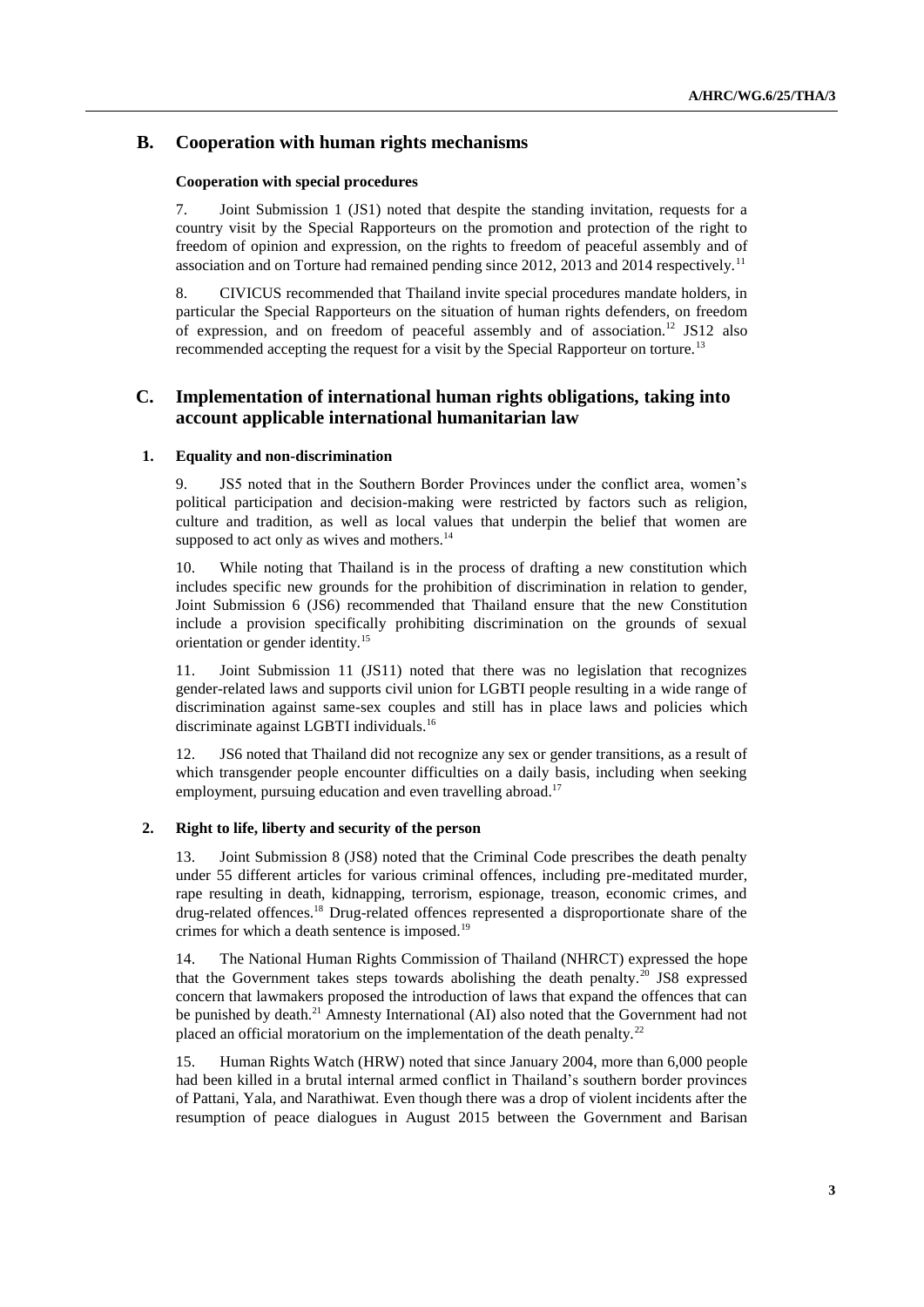Revolusi Nasional (BRN) and other separatist groups in the loose network of Majlis Syura Patani (Mara Patani), both sides had frequently committed human rights abuses and violations of the laws of war. $^{23}$ 

16. HRW also noted that extrajudicial killings, enforced disappearances, arbitrary detentions, and torture had occurred regularly as part of the Government's counterinsurgency campaign and in reprisals for insurgent attacks on the ethnic Thai Buddhist population and security personnel. No member of the security forces had been criminally prosecuted for human rights abuses in the southern border provinces.<sup>24</sup> AI also noted that in three southernmost provinces, there had been targeted killings of civilians by insurgent groups, torture and other ill-treatment of detainees in military custody, and excessive use of force and extrajudicial killings by security forces and defence militias.<sup>25</sup>

17. JS2 noted that that children as young as 14 had been recruited and used to participate in hostilities by armed groups operating in southern Thailand. In December 2013, children under the age of 18 were present in the ranks of the dominant armed opposition groups, including the Patani Malay National Revolutionary Front (Barisan Revolusi Nasional Melayu Patani or BRN).<sup>26</sup>

18. Joint Submission 4 (JS4) noted that there were no legal provisions to criminalize the act of torture, no prevention and suppression measures, no remedies for the affected parties, and no other relevant measures in compliance with CAT.<sup>27</sup>

19. JS4 stated that the Ministry of Justice had shown a strong willingness to tackle the issue of torture, along with the support of NGOs and local communities; however, the lack of specific expertise in the country and current national laws had made it very difficult to rehabilitate torture victims. $28$  Joint Submission 5 (JS5) also highlighted that victims of torture faced hardship in procuring witnesses and in presenting torture evidence to the court, largely due to the fact that the majority of the victims are not granted permission for their families, lawyers or representatives from the NHRCT to visit them in detention privately and immediately after they have been tortured.<sup>29</sup>

20. JS4 noted that ethnic minority arrested under suppressive policies relating to counter insurgency and counter drug suppression were allegedly subjected to torture and ill treatment in Southern Border Provinces. JS4 added that torture was still under-documented nationwide and there was no adequate legal aid and human rights monitoring mechanism in place.<sup>30</sup>

21. Joint Submission 13 (JS13) noted that the conditions of detention centres fell below international standards since they are often overcrowded, and lacked access to adequate healthcare services and religious and cultural accommodations.<sup>31</sup>

22. CIVICUS noted that in the year following the 22 May 2014 coup, at least 751 individuals and human rights defenders, including prominent academics, civil society activists, journalists and members of diverse political groups were either summoned by the NCPO to report for 'attitude adjustment' or were arbitrarily detained for engaging in peaceful and legitimate human rights activities.<sup>32</sup>

23. HRW expressed concern about the government policy that continues to subject drug users to compulsory treatment at centres run by the military and the Interior Ministry. According to HRW, each year about 10,000-15,000 people are sent to such centers, where drug treatment is based on military-style physical exercise. Most people experience withdrawal from drugs while detained in prison for assessment, with little or no medical supervision or medication provided.<sup>33</sup>

24. JS5 stated that enforced disappearance was used as an extra-legal method of harassment and repression by the security forces. Judicial remedies, the right to truth and the right to reparations for enforced disappearances remained largely denied by the State.<sup>34</sup>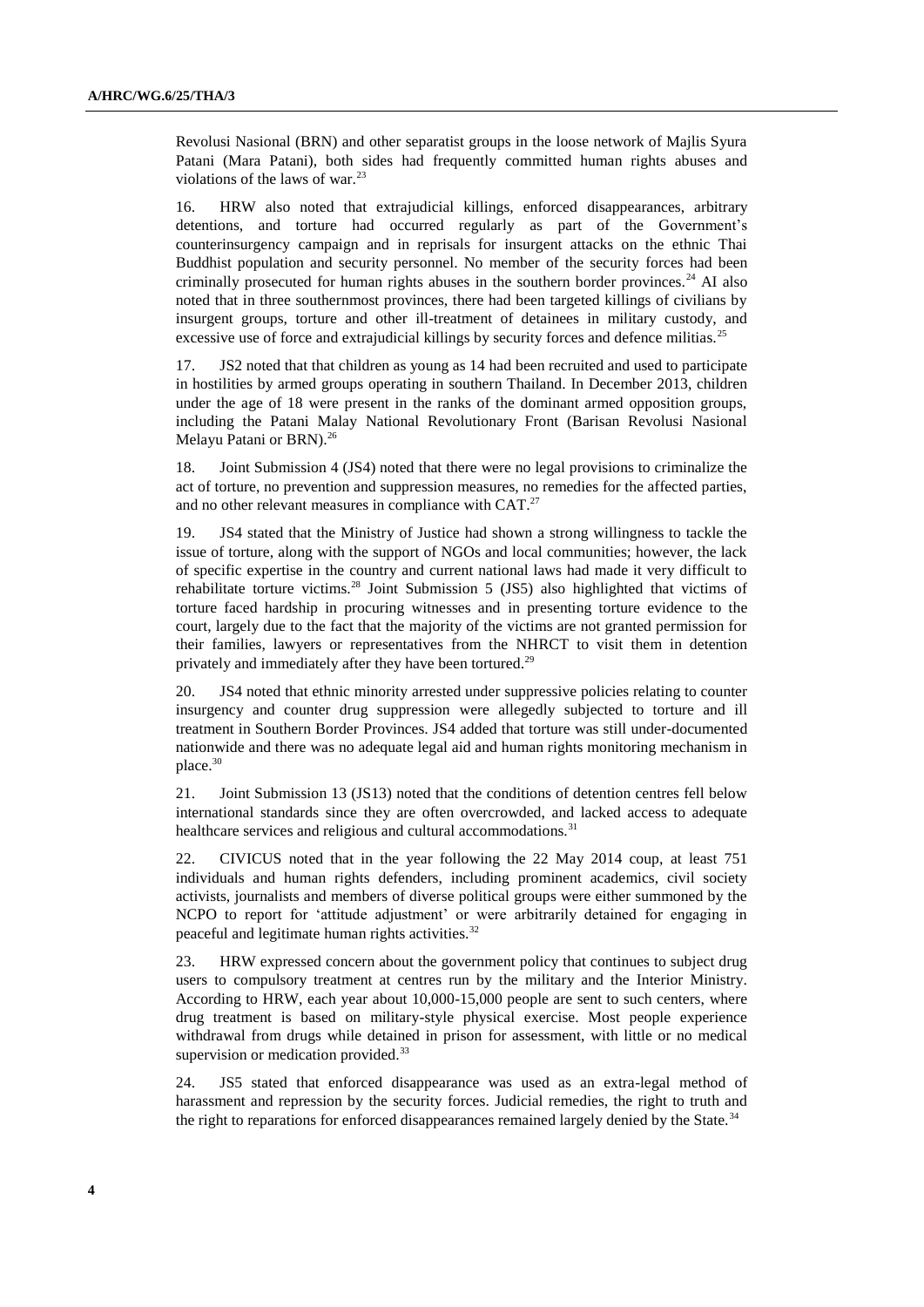25. Joint Submission 2 (JS2) noted that prostitution was criminalized under the *Prevention and Suppression of Prostitution Act* (1996); however, the law was mostly ignored and prostitution was practiced quite openly with the involvement of large numbers of children. While the *Act* treated prostitution of children as an aggravating offence imposing harsher penalties for younger children, it did not exempt child victims of prostitution from penalties under the law. <sup>35</sup> Furthermore, Section 34 of the *Act* and Section 33 of the *Anti-Trafficking Act*, a judge was permitted to order a child victim to be confined in a Protection and Occupational Development Centre (PODC) for his 'rehabilitation' for a period of up to two years, which discourages child victims from reporting and has led to many child victims running away during the criminal process.<sup>36</sup>

26. JS1 expressed serious concern about human trafficking and the smuggling of migrants noting that Thailand is recognized as a country of destination, origin and transit. Significant numbers of workers in the fishing and seafood processing industries are migrant workers. The recruitment for workers in this industry is largely based on informal recruitment processes, which has led to cases of human trafficking and human rights abuses.<sup>37</sup>

27. JS1 noted that although the Government had sought to crack down on human trafficking syndicates in April and May 2015, a series of mass graves, believed to be largely comprised of trafficked Rohingya, were found near the Thai-Malaysia border.<sup>38</sup>

28. Global Initiative to End All Corporal Punishment of Children (GIEACPC) stated that corporal punishment of children was unlawful in schools and the penal system while it was lawful in the home, in alternative care settings and in day care lawful.<sup>39</sup> Achieving prohibition requires the enactment of legislation clearly prohibiting corporal punishment in these settings and explicitly repealing the right of parents to abusively? Punish children in the Civil and Commercial Code. 40

## 3**. Administration of justice, including impunity, and the rule of law**

29. Lawyers' Rights Watch Canada (LRWC) highlighted that at least 700 civilians, including a number of human rights defenders, pro-democracy activists, academics and at least one lawyer had faced proceedings by Military Courts since the May 2014 military coup. Military courts lacked independence and impartiality and competence. The presumption of innocence was compromised in Military Courts.<sup>41</sup>

30. HRW and JS1 noted that due to the 20 May 2014 declaration of martial law and the issuance of NCPO Announcement 37/2014 on 25 May 2014, military courts assumed jurisdiction over *lèse majesté* cases, which continued to be tried by military courts after the revocation of martial law on 1 April 2015 and the issuance of replacing NCPO order 3/2015. As a result, individuals who allegedly committed *lèse majesté* offences between 25 May 2014 and 31 March 2015 had not right to appeal a decision made by a military court.<sup>42</sup>

31. JS1 also noted that many *lèse majesté* trials conducted in both military and civilian courts were held *in camera* because court officials claimed that they might affect national security or public moral.<sup>43</sup>

32. HRW noted that the interim Constitution provided that anyone carrying out actions on behalf of the NCPO "shall be absolutely exempted from any wrongdoing, responsibility, and liabilities. HRW recommended that Thailand should immediately revoke section 44 of the interim Constitution and related provisions that serve as a basis for Thai authorities to repress fundamental freedoms and commit human rights violations with impunity. 44

33. JS7 observed numerous procedural irregularities in the military courts, including: the passage of several months before a copy of the indictment is provided to an accused; defence lawyers being denied access to the court file; failure of judges to disclose their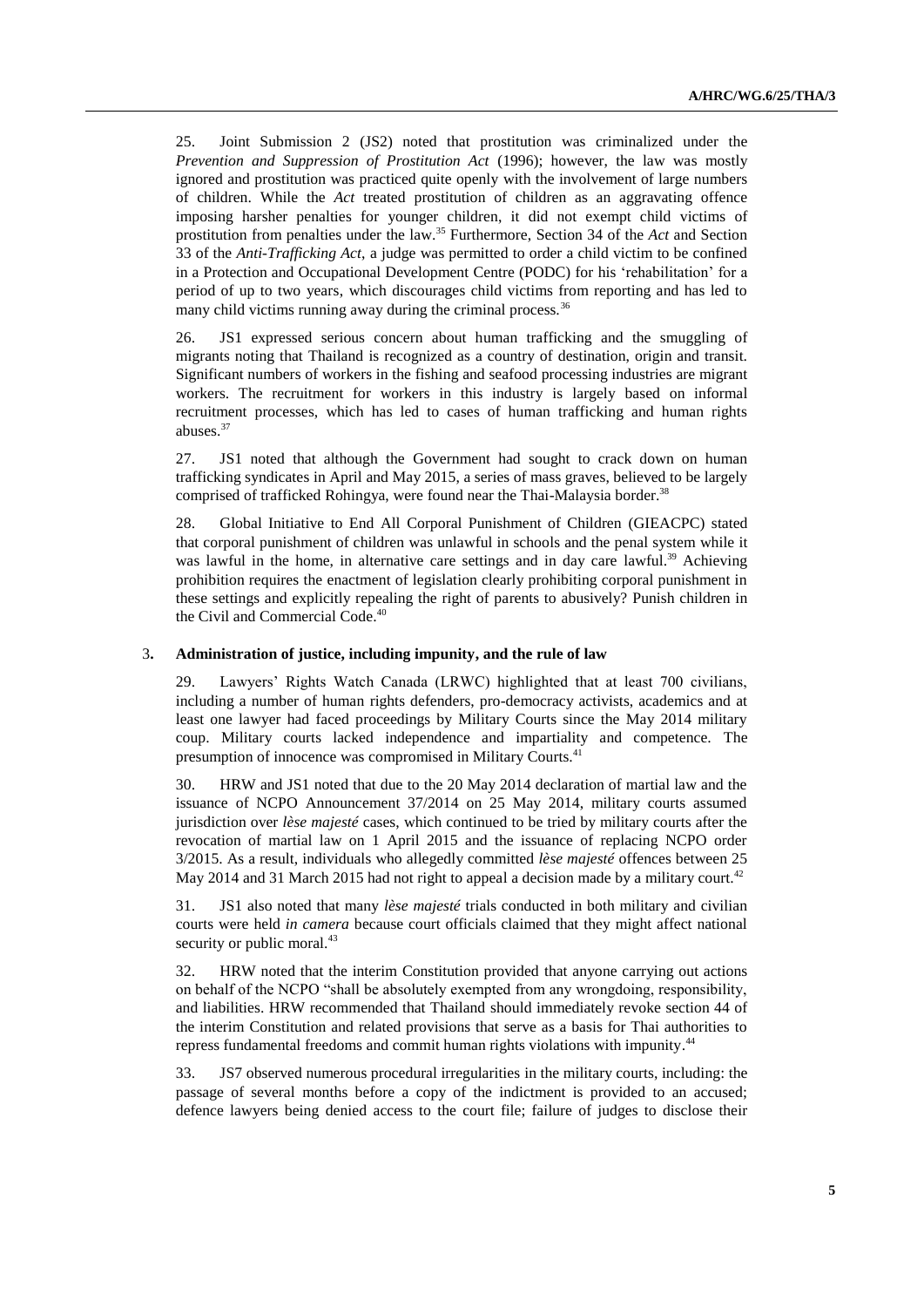names in written decisions; failure to make hearings accessible to the public in certain cases, including by an explicit order in *lèse majesté* cases or the fact that the court is located on a secure military base or the small size of the courtroom; refusal to allow the public to take notes; and long administrative delays due to the inability of military court personnel to process the sharp increase of cases. 45

34. Human Rights Lawyers Association (HRLA) stated that human rights abuses and violations against human rights defenders occurred as a result of law enforcement by the State, the lack of a legal provision to criminalize such an acts and to provide redress, and the culture of impunity.<sup>46</sup> Joint Submission 9 (JS9) noted reports of armed men being hired to t physically attack human rights defenders. The authorities had frequently failed to take action to protect human rights defenders who face risks at the hands of private actors. $47$ 

35. Joint Submission 14 recommended that Thailand end impunity for crimes against human rights defenders, including through: development of legislation that explicitly acknowledges and protects their work and gives full force and effect to the UN Declaration on Human Rights Defenders; and the prompt, independent and effective investigation, prosecution and remediation of all threats and attacks against human rights defenders.<sup>48</sup>

36. Lawyers for Lawyers (L4L) specifically noted that lawyers were regularly subjected to threats, intimidation and improper interference or attempts to put pressure on them by members of law enforcement agencies or the military.<sup>49</sup>

37. While noting little progress in criminal investigations of the alleged abuses committed by the pro-military People's Democratic Reform Committee (PDRC) and the People's Alliance for Democracy (PAD), or in efforts to seek compensation for damages caused by their protests in connection with the violence of April-May 2010, HRW recommended that Thailand immediately conduct an impartial, transparent, and independent inquiry into the violence of April-May 2010, and other politically motivated violence and ensure all perpetrators of serious crimes are brought to justice, regardless of their status and affiliation. $50$ 

38. HRLA noted that the act of enforced disappearance was not criminalized by any specific law. No legal action could be undertaken to accelerate the process to investigate information thus posing a challenge regarding access of victims to justice.<sup>51</sup>

39. JS2 noted that the minimum age of criminal responsibility was raised from 7 to 10 years following the first UPR in 2011. However, JS2 noted the CRC's concluding observation that 10 years still remain below internationally acceptable standards.<sup>52</sup>

#### 4. **Right to privacy, marriage and family life**

40. Joint Submission 15 (JS15) noted that the Cybersecurity Bill would provide the National Cybersecurity Committee with wide ranging powers to conduct communication surveillance without adequate safeguards and limitations in accordance with the principles of legality, necessity and proportionality.<sup>53</sup>

#### 5. **Freedom of movement**

41. Institute on Statelessness and Inclusion (ISI) noted that in order to travel beyond their district, stateless hill tribe people first needed to acquire a permit. Travelling without a permit meant risking arrest and charges. Yet acquiring a permit could be difficult due to the costs and need to invoke the help of the community leader. Moreover, people without identity papers cannot travel as they are not entitled to permits.<sup>5</sup>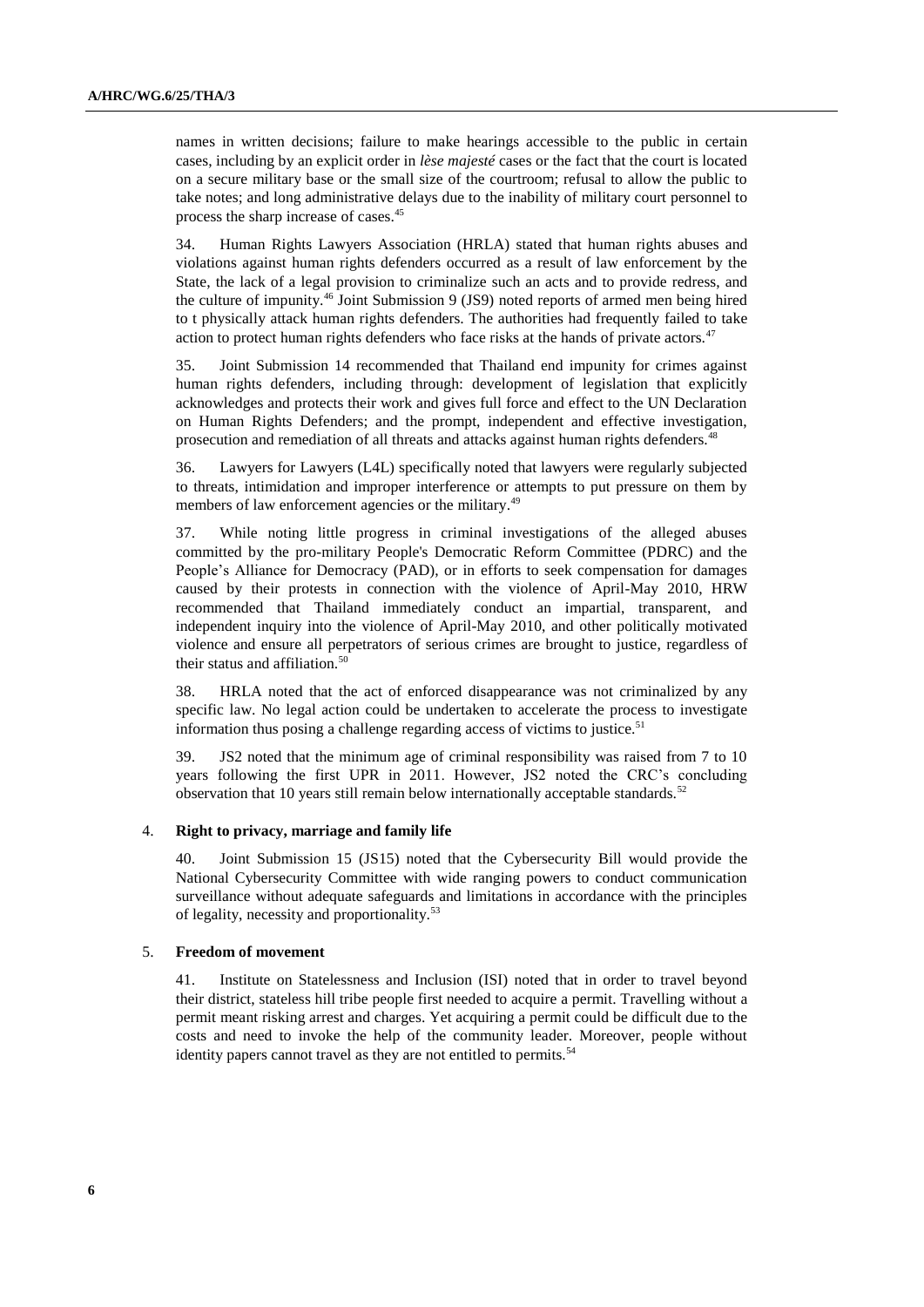#### 6. **Freedom of expression, association and peaceful assembly**

42. JS1 stated that Thai laws contained numerous provisions that greatly limit the right to freedom of opinion and expression. Legislation that is inconsistent with international human rights standards and breaches Thailand's obligations under international law includes include, among other, Articles 112 (*lèse-majesté*), 326 (defamation), and 328 (libel) of the Criminal Code; Articles 14 and 15 of the 2007 Computer Crimes Act.<sup>55</sup>

43. Joint Submission 16 (JS16) noted ongoing pattern of media censorship, restrictions on the media, harassment and detention of media workers and the resulting self-censorship by the media. JS16 highlighted that the situation regarding media freedom had rapidly and significantly deteriorated following the military takeover on 22 May 2014.<sup>56</sup>

44. CIVICUS noted that in the 365 days following the coup, at least 166 individuals were arrested for expressing their opinion in public spaces. A combination of legal restrictions on the freedom of expression had been used by the military junta to silence critical voices, such as *lèse majesté* (section112 of the Criminal Code), sedition (section 116 of the Criminal Code), defamation (sections 326 and 328 of the Criminal Code) and the 2007 Computer Crimes Act.<sup>57</sup> CIVICUS also noted that in the year following the coup, at least 46 individuals faced charges under section 112 (*lèse majesté*). As a consequence, selfcensorship was being exercised by most journalists and media outlets.<sup>58</sup>

45. JS1 stated that since its first UPR, Thailand had increased arrests and prosecutions under Article 112 (*lèse majesté*). The deprivation of liberty under the pretext of protecting the monarchy significantly intensified after the 22 May 2014 military coup d'état.<sup>59</sup>

46. JS1 also noted Announcement 97/2014 issued by the National Council for Peace and Order (NCPO) that imposes an obligation for all news outlets, both public and private to distribute the information issued by the NCPO, as well as bans "criticism of the work of the NCPO" and the dissemination of information that could harm national security, cause confusion, or incite or provoke "conflict or divisions" in the country.<sup>60</sup>

47. JS15 noted that since at least 2013 and more systematically since the coup in May 2014, the Government had reportedly tried to control popular social media such as Facebook and to limit the capacity of internet users to communicate anonymously, including by using encryption.<sup>61</sup>

48. CIVICUS noted that defamation was a criminal offence and had been used to silence human rights advocates and journalists.<sup>62</sup> JS7 noted that Natural Fruit Company Ltd files four criminal and civil defamation complaints against Andy Hall, a British human rights defender and labour researcher in Thailand working with a Finnish NGO, Finnwatch, . In January 2013, Hall's findings were published in a Finnwatch report which alleged various human rights violations taking place in the company such as the confiscation of employees' passports; violence from guards and superiors; dangerous working conditions; child labour; and illegally low wages and overtime.<sup>63</sup>

49. CIVICUS stated that restrictions on the freedom of association following the military coup had manifested in the unabated harassment and interference of CSOs and their staff.<sup>64</sup> In several instances, operations of CSOs had been severely and unwarrantedly restricted through the forceful cancellation of public events, forums and meetings in an effort to silence dissent and critical voices.<sup>65</sup>

50. HRW stated that the NCPO regularly banned political gatherings of more than five people, with those violating the ban being subject to six-month imprisonment and a 10,000 baht (US\$300) fine.<sup>66</sup>

51. CIVICUS noted that many protests and demonstrations took place in Thailand against the military coup and NCPO orders and policies, often followed by the arrest and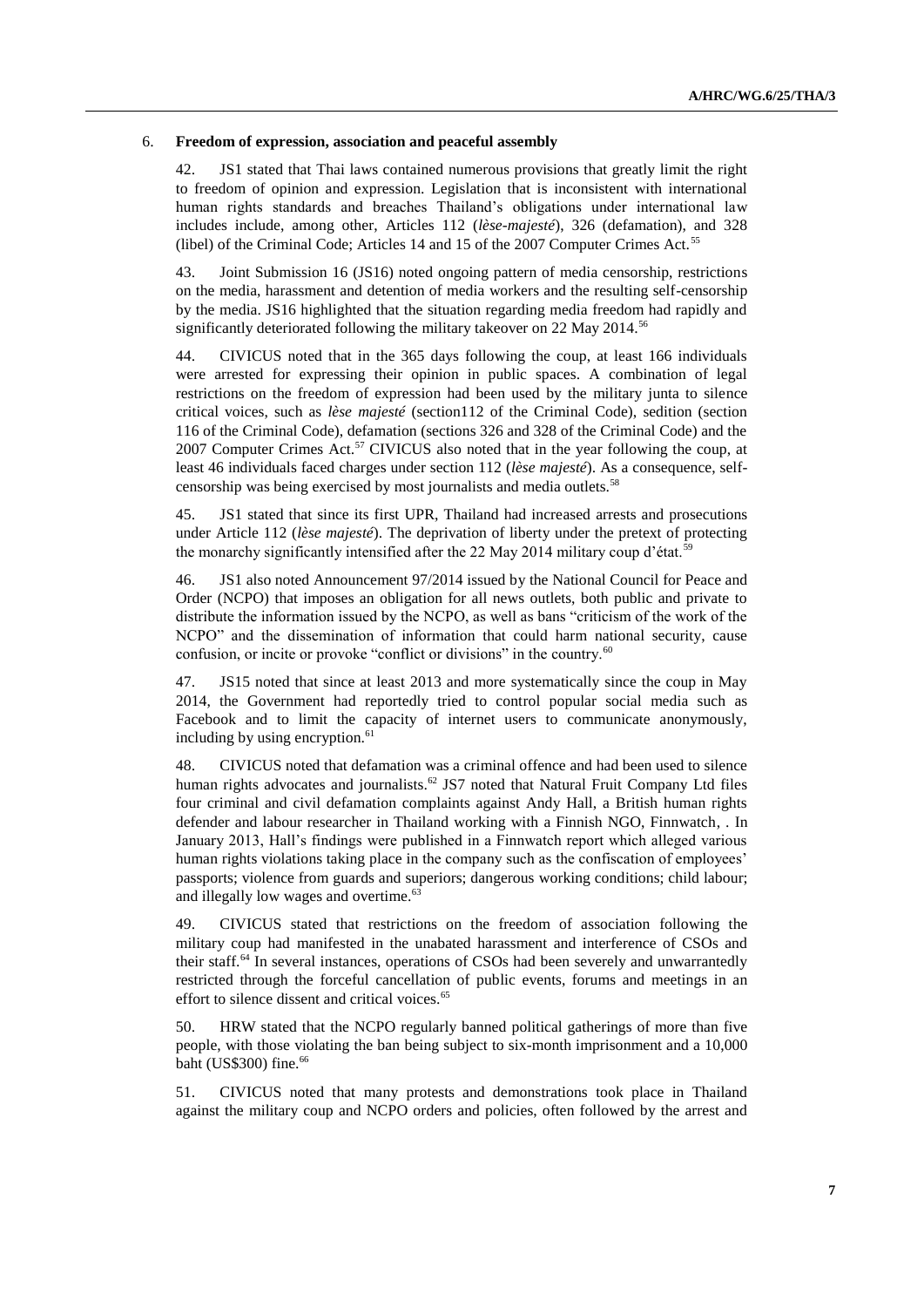detention of demonstrators.<sup>67</sup> Similarly, JS1 noted that from 22 May 2014 to 31 August 2015, authorities arrested at least 209 individuals for taking part in peaceful demonstration opposing military rule.<sup>68</sup> On 26 June 2015, police arrested  $\overline{14}$  student activists from the Neo Democracy Movement in relation to their involvement in a peaceful anti-junta rally at Bangkok's Democracy Monument that took place a day earlier.<sup>69</sup>

52. CIVICUS noted that the Public Assembly Act passed in July 2015 in the National Legislative Assembly (NLA) outlined detailed procedures to exercise the right to peaceful assembly. The Act outlined several time and place restrictions of marches and demonstrations. Marching is prohibited between 6 PM to 6 AM, and assemblies need to take place in the time frame specified by the organisers. They cannot take place within 150 meters of the Royal Palace, the Parliament, the Government House or Courts.<sup>70</sup>

53. JS1 noted that within a month of its coming into effect, provisions of the July 2015 Public Assembly Act had already been invoked twice in an attempt to restrict the right to freedom of peaceful assembly. $71$ 

#### 7. **Right to work and to just and favourable conditions of work**

54. ISI noted many difficulties for stateless people to find jobs in comparison to Thai citizens. Employers discriminated against them on the ground of citizenship, preferring to hire citizens or paying less and not respecting the labour rights of stateless persons.<sup>72</sup>

55. JS12 noted that the minimum wage did not correspond to the rising living cost. Workers were also subjected to unfair employment contracts with a lack of occupational safety.<sup>73</sup>

56. JS1 also noted that the Government did not allow migrant workers to form their own unions or associations, or to go on strike. However, they can participate in Thai trade unions, but they are not allowed to serve on the executive committees of such groups.<sup>74</sup>

#### 8. **Right to health**

57. JS5 highlighted that people in the Southern Border Provinces had found it difficult to have access to health services. JS5 also noted the spread of HIV/AIDS and a lack of access to treatment. Further, children have no access to necessary vaccination and other treatments.<sup>75</sup>

58. JS6 and JS11 expressed concern about discriminatory practices, including unequal standards of healthcare given to LGBTI persons, the disclosure of sensitive and private health information, the refusal of treatment, and placing transgender persons in hospital wards opposite their preferred gender identity.<sup>76</sup>

#### 9. **Right to education**

59. ISI stated that as of 2005, Thailand had an 'Education for All' policy that allows all children to access schooling, regardless of citizenship. However, this policy had not fully resolved problems in realizing the right to education for stateless hill tribe people. Many were not able to pay the costs involved in pursuing higher education and stateless people could not access governmental study loans.<sup>77</sup>

60. JS6 noted that in the public school system, there was no mandated curriculum regarding sexual orientation and gender identity, and there were reports of negative portrayals of LGBTI people in school textbooks.<sup>78</sup>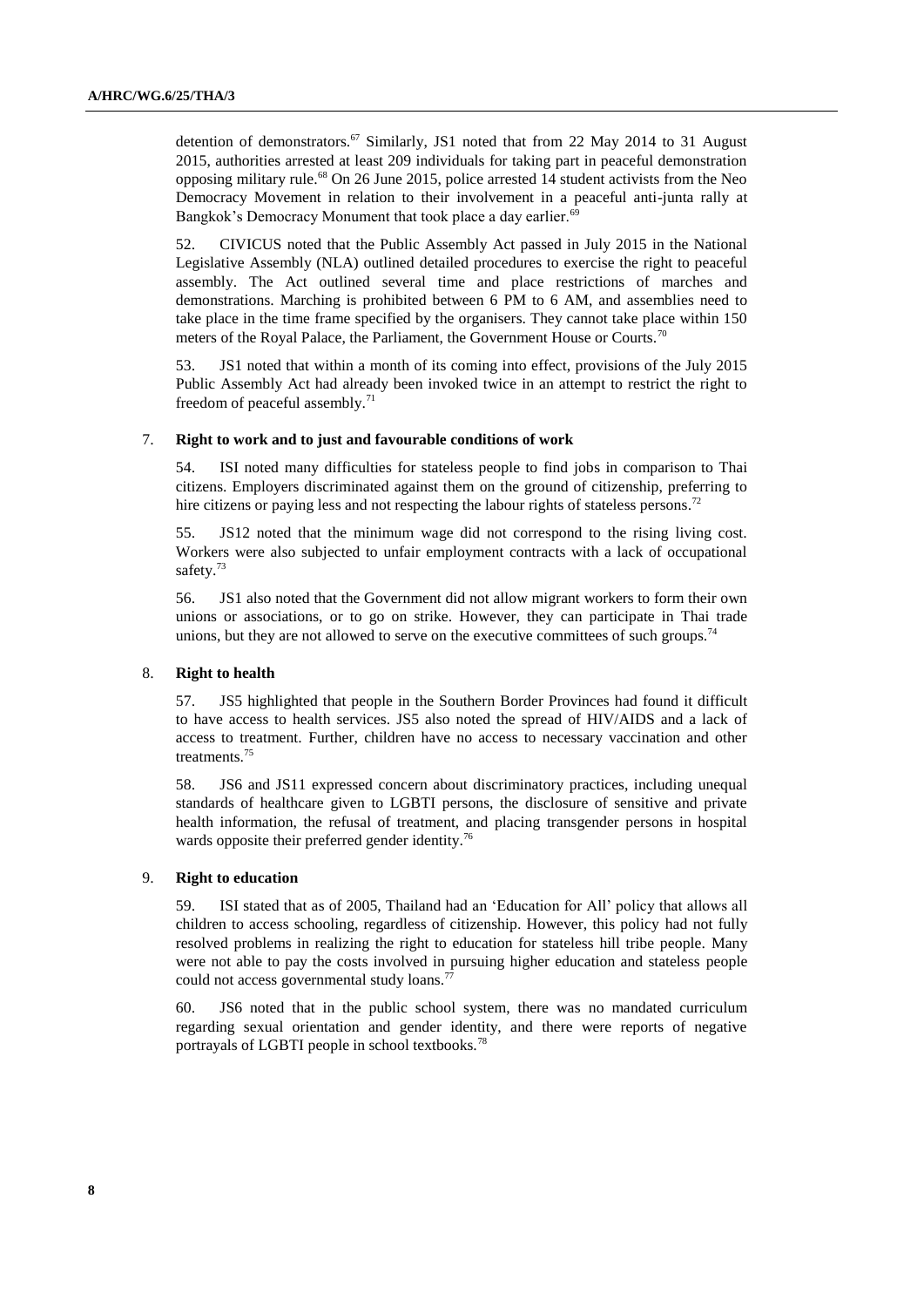#### 10. **Minorities and indigenous peoples**

61. Joint Submission 10 (JS10) stated that indigenous peoples had been struggling for decades to secure Thai citizenship. According to JS11, there has been on ongoing programme to register all people living in remote areas as citizens who have proof that at least one parent was born in Thailand. However, in rural areas, proof is very hard to obtain and many people lack the needed documentary evidence. Indigenous peoples were also facing oppressive government officials, many of whom still view indigenous peoples as foreign and dangerous.<sup>79</sup>

62. JS4 noted that the Northern part of Thailand was classified as having the most forestry land and predominantly under sustainable cultivation by ethnic/indigenous communities. Therefore if the NCPO order calling for an end to deforestation and forest encroachment continues without consultation with concerned communities, not only the rights to be free from forced eviction but also other rights relating to citizenship, the right to food, right to work, right to health care and right to education would be affected. In addition, many communities still lacked the capacity to access justice for defending their basic human rights and were often not able to effectively deal with lawsuits regarding land disputes with government agencies such as Forestry Department, Ministry of Natural Resource Management or criminal charges of trespassing on their own land.<sup>80</sup>

63. JS10 stated that not enough quality and organized education was being provided for indigenous children that is offered in an accessible means and appropriate to their lifestyle and in their native language.<sup>81</sup>

### 11. **Migrants, refugees and asylum seekers**

64. HRW stated that migrant workers from neighbouring countries continued to be abused with impunity by local police, civil servants, and employers. A poorly designed and implemented "nationality verification" registration scheme caused hundreds of thousands of migrant workers to lose their legal status, deepening their vulnerability to exploitation.<sup>82</sup>

65. JS1 emphasized that without a regular status, migrant workers were at risk of having their rights denied. They often faced inequitable working conditions that jeopardize their welfare and/or health. In many cases, they did not receive pay in accordance with minimum wage laws, during periods of illness, injury, or maternity; or on a regular schedule. Excessively long workdays of 12 hours or more are not unusual in some sectors, and the non-payment of overtime wages had been frequently reported.<sup>83</sup>

66. Joint Submission 3 (JS3) stated that the Immigration Act authorized officials to carry out the arrests and deportations of undocumented migrant workers prior to their having access to judicial review and remedies, except for just victims of trafficking in persons and even though the migrant workers were victims and entitled to remedies from legal and justice process.<sup>84</sup>

67. JS13 stated that asylum seekers and refugees had no legal status, faced constant discrimination, and were at risk of arbitrary arrest and detention, *refoulement* and exploitation.<sup>85</sup> JS12 stated that the urban refugees had no recognized status and were forced to pay bribes to Thai officials. Their children had not been entitled to equal rights. JS12 also emphasized that refugees in temporary shelters along the Thailand-Myanmar border must not be forcibly deported since the areas where ethnic minorities live are still dangerous.<sup>86</sup>

68. Leitner Center for International Law & Justice (Leitner Center) noted that in recent months in refugee camps located along the Thai-Myanmar border, greater enforcement of restrictions on freedom of movement and the right to work, combined with decreases in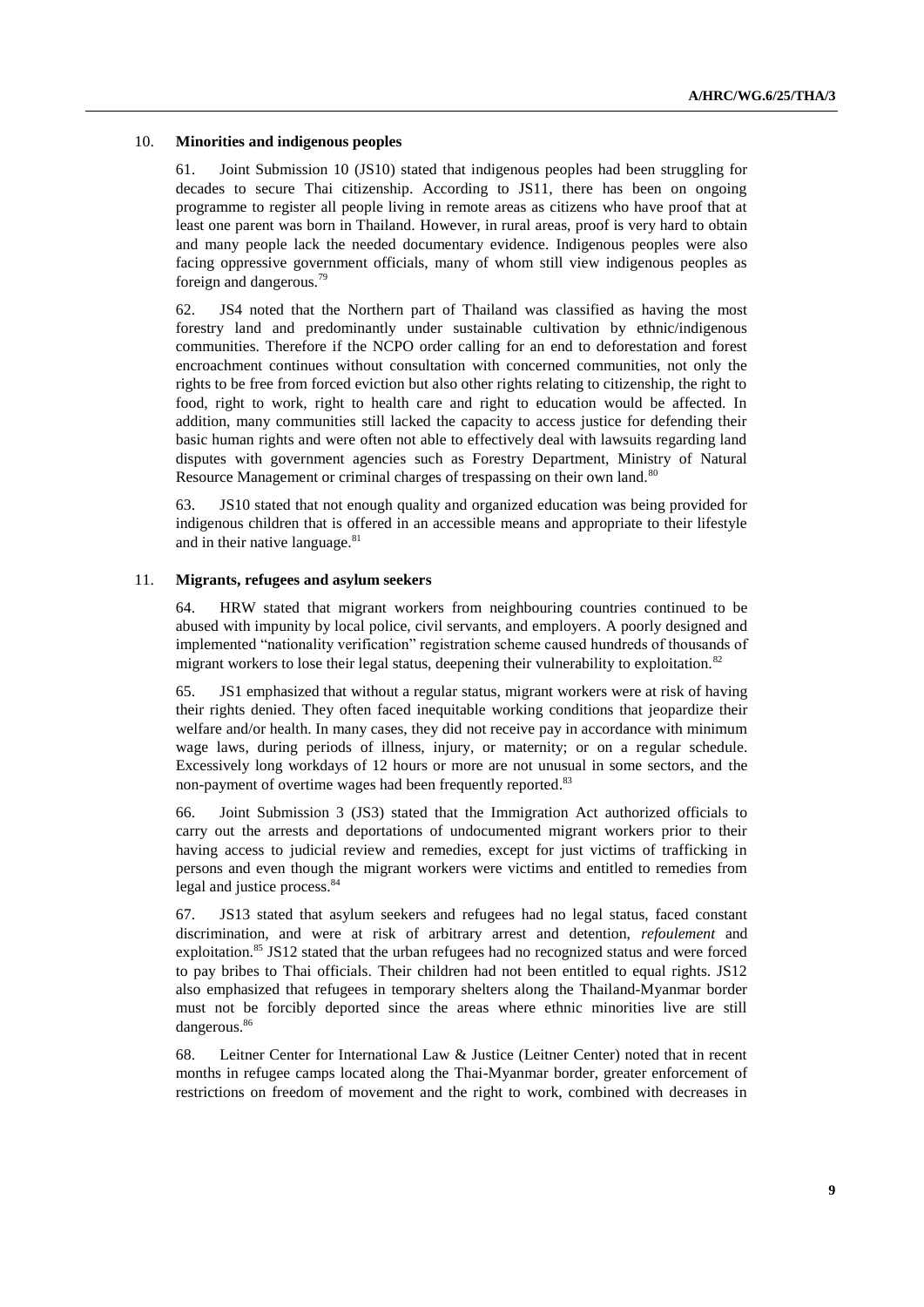resources and services, had created conditions which threaten to coercively return refugees to Myanmar.<sup>87</sup>

69. Leitner Center also noted that camp residents suffered from chronic malnutrition and anemia. Refugee access to shelter had also diminished beginning with a 2011 reduction in building materials. It highlighted that Thailand only allowed refugees to build temporary shelters and prohibits the construction of permanent structures made from more durable materials. According to Leitner Center, the donor funding shortage has negatively impacted refugees' access to healthcare. The refugee education system is no longer affordable for many families because of increased tuition fees.<sup>88</sup>

70. Jubilee Campaign highlighted the fact that Pakistani Christian asylum seekers are vulnerable for arrests under criminal law and they have to find financial resources in order to extend their visa, which makes them vulnerable for extortion and bribery.<sup>89</sup>

71. According to HRW, Thai authorities continue to violate the international prohibition against *refoulement* by returning refugees and asylum seekers to countries where they are likely to face persecution. On July 9, 2015, the Government refouled 109 ethnic Uighurs to China. The current whereabouts and status of these Uighurs are not known.<sup>90</sup> AI also noted that in December 2013, seven Khmer Krom men, some of whom were asylum seekers, were arrested by Thai police accompanied by Cambodian government personnel and handed over to Cambodian officials at the Thai-Cambodian border.<sup>91</sup>

72. HRW noted that ethnic Rohingya fleeing abuses, persecution, and hardship in Myanmar's Rakhine State or Bangladesh were often trafficked in Thailand. In May 2015, Thai authorities discovered at least 30 bodies buried at abandoned human trafficking camps in Songkhla province close to the Thai-Malaysian border.<sup>92</sup>

73. HRW also noted that Thai authorities have attempted to seal off the border to prevent boats carrying Rohingya from landing. On many occasions, those boats were intercepted and pushed back to the sea after receiving rudimentary humanitarian assistance and supplies from Thai authorities. On May 22, 2015, Thailand hosted an international meeting to address the Rohingya boat people exodus, but refused to work with the office of the UN High Commissioner for Refugees (UNHCR) to conduct refugee status determination screenings or set up temporary shelters for those rescued.<sup>93</sup>

74. The NHRCT noted that Rohingyas in immigration detention centres in Bangkok and other provinces experience overcrowding, prolonged detention and insufficient budget for food.<sup>9</sup>

75. HRW expressed concern that asylum seekers are summarily treated as "illegal immigrants" and subject to deportation without regard to the threats facing them. Arrested migrants, including children, are held in overcrowded detention facilities.<sup>95</sup> JS3 also stated that the policy to hold the sea migrants in custody at immigration checkpoints or children's homes had led to an increase of stress, physically and mentally, as a result of the crowded holding cells, being separated from their families, a lack of basic necessities, and being deprived of liberty.<sup>9</sup>

76. Thai Committee for Refugees Foundation (TCR) noted cases of urban refugee children waiting up to seven years for the necessary paperwork to be recognized as a refugee or found a durable solution in the third country resettlement, which results in seven years without proper schooling.<sup>97</sup>

77. TCR also expressed concern that many asylum seekers who are in a dire state of health are too scared to visit doctors or hospitals out of fear of arrest and lack of financial means.<sup>98</sup>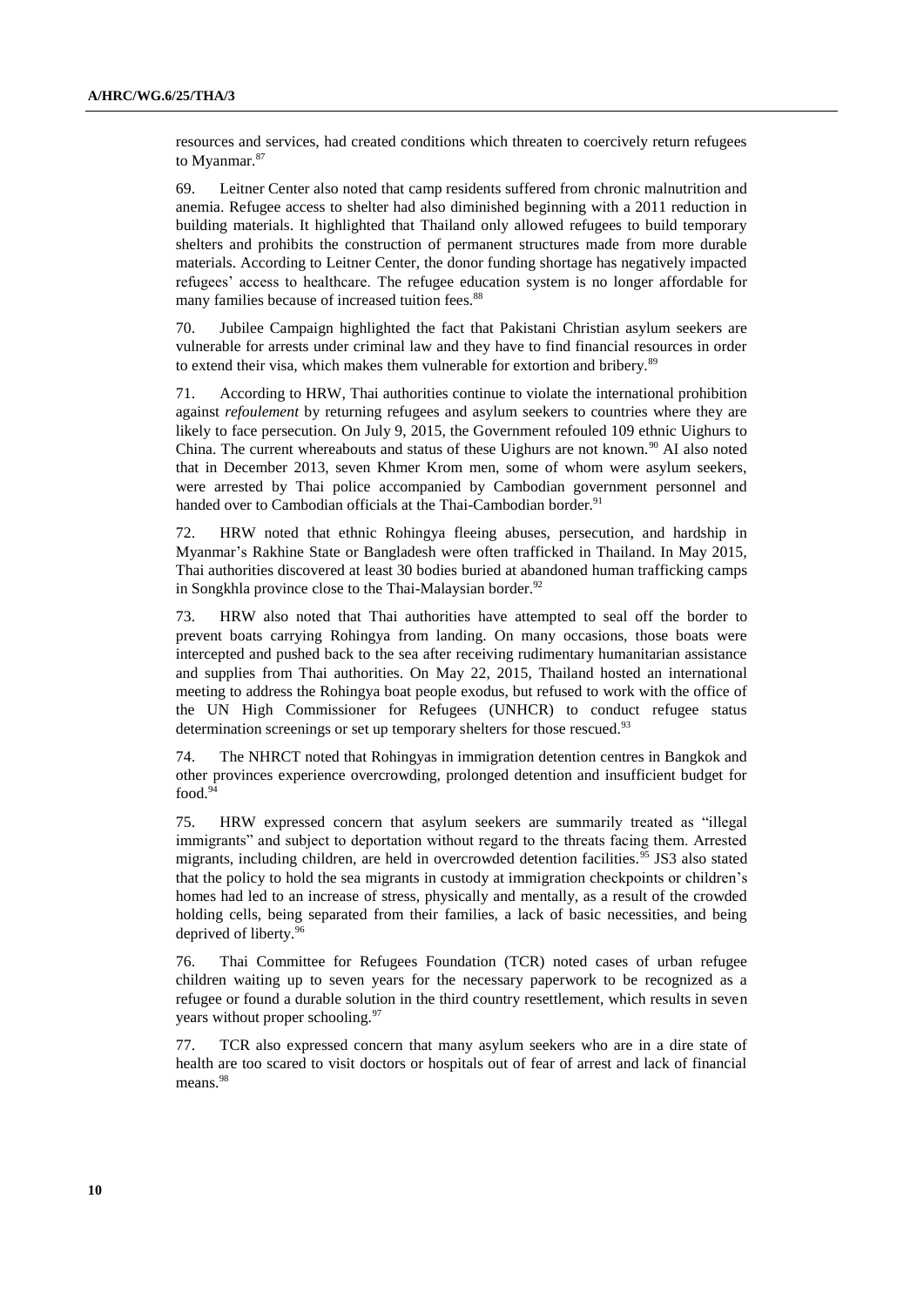## 12. **Right to development and environmental issues**

78. JS12 noted that large-scale development projects had caused impact on the community and its leaders who had risen up to protect the community had either been arrested or injured or killed.<sup>99</sup>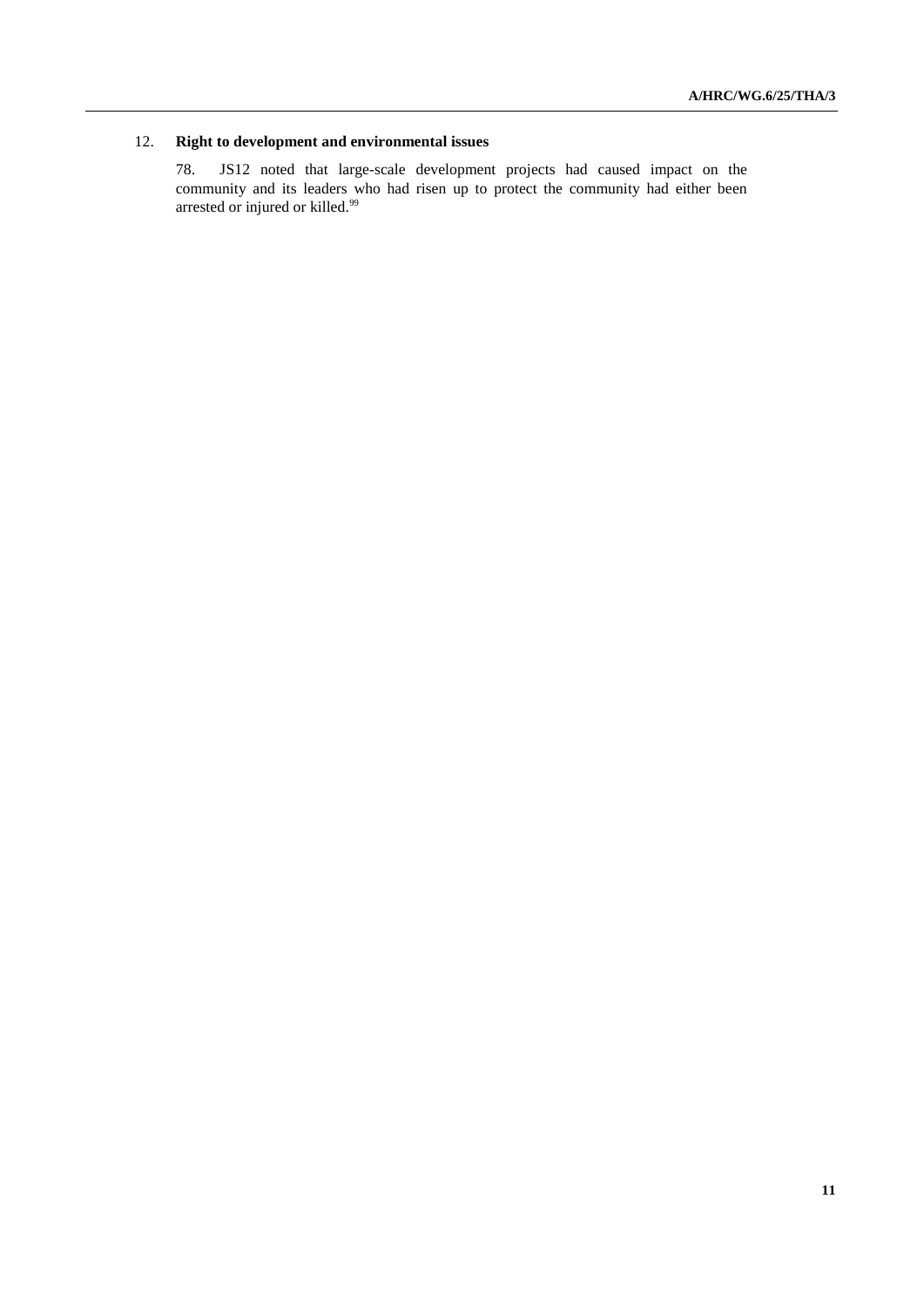| I |
|---|
|---|

|  |               | The stakeholders listed below have contributed information for this summary; the full texts of all<br>original submissions are available at: www.ohchr.org. |                                                                                                                                 |  |
|--|---------------|-------------------------------------------------------------------------------------------------------------------------------------------------------------|---------------------------------------------------------------------------------------------------------------------------------|--|
|  | Civil society |                                                                                                                                                             |                                                                                                                                 |  |
|  |               | Individual submissions:                                                                                                                                     |                                                                                                                                 |  |
|  |               | AI                                                                                                                                                          | Amnesty International, London (United Kingdom of Great Britain<br>and Northern Ireland);                                        |  |
|  |               | <b>CIVICUS</b>                                                                                                                                              | World Alliance for Citizen Participation (CIVICUS),<br>Johannesburg (South Africa);                                             |  |
|  |               | <b>GIEACPC</b>                                                                                                                                              | Global Initiative to End All Corporal Punishment of Children,<br>London (United Kingdom of Great Britain and Northern Ireland); |  |
|  |               | <b>HRLA</b>                                                                                                                                                 | Human Rights Lawyers Association, Bangkok (Thailand);                                                                           |  |
|  |               | <b>HRW</b>                                                                                                                                                  | Human Rights Watch, New York (United States of America);                                                                        |  |
|  |               | ISI                                                                                                                                                         | Institute on Statelessness and Inclusion, (Thailand);<br>Jubilee-Jubilee Campaign                                               |  |
|  |               | Leitner Center                                                                                                                                              | Leitner Center for International Law & Justice at Fordham Law<br>School, New York, (United States of America);                  |  |
|  |               | <b>LRWC</b>                                                                                                                                                 | Lawyers' Rights Watch Canada, Vancouver, (Canada);                                                                              |  |
|  |               | L4L                                                                                                                                                         | Lawyers For Lawyers, (Netherlands);                                                                                             |  |
|  |               | <b>TCR</b>                                                                                                                                                  | Thai Committee for Refugees Foundation, (Thailand);                                                                             |  |
|  |               | Joint submissions:                                                                                                                                          |                                                                                                                                 |  |
|  |               | JS <sub>1</sub>                                                                                                                                             | Joint submission 1 submitted by: Franciscans International (FI)                                                                 |  |
|  |               |                                                                                                                                                             | and Marist International Solidarity Foundation (FMSI);                                                                          |  |
|  |               | JS <sub>2</sub>                                                                                                                                             | Joint submission 2 submitted by: CRC Coalition Thailand                                                                         |  |
|  |               |                                                                                                                                                             | composed of 37 civil society organizations and international non-                                                               |  |
|  |               |                                                                                                                                                             | governmental organizations, Bangkok (Thailand);                                                                                 |  |
|  |               | JS3                                                                                                                                                         | Joint submission 3 submitted by: Migrant Working Group                                                                          |  |
|  |               |                                                                                                                                                             | Thailand Coalition, Bangkok (Thailand);                                                                                         |  |
|  |               | JS4                                                                                                                                                         | Joint submission 4 submitted by: Cross Cultural Foundation and                                                                  |  |
|  |               |                                                                                                                                                             | its partners, Bangkok (Thailand);                                                                                               |  |
|  |               | JS5                                                                                                                                                         | Joint submission 5 submitted by: FTA Watch, Justice for Peace                                                                   |  |
|  |               |                                                                                                                                                             | Foundation (JPF) and Land Watch Working Group (LWWG),                                                                           |  |
|  |               |                                                                                                                                                             | Bangkok (Thailand);                                                                                                             |  |
|  |               | JS <sub>6</sub>                                                                                                                                             | Joint submission 6 submitted by: Kaleidoscope Human Rights                                                                      |  |
|  |               |                                                                                                                                                             | Foundation, Sexual Rights Initiative, Togetherness for Equality                                                                 |  |
|  |               |                                                                                                                                                             | and Action and Thai Transgender Alliance, Bangkok (Thailand);                                                                   |  |
|  |               | JS7                                                                                                                                                         | Joint submission 7 submitted by: International Commission of                                                                    |  |
|  |               |                                                                                                                                                             | Jurists (ICJ) and Thai Lawyers for Human Rights (TLHR),                                                                         |  |
|  |               |                                                                                                                                                             | Bangkok (Thailand);                                                                                                             |  |
|  |               | JS8                                                                                                                                                         | Joint submission 8 submitted by: International Federation of                                                                    |  |
|  |               |                                                                                                                                                             | Human Rights (FIDH) and the Union for Civil Liberty (UCL),                                                                      |  |
|  |               |                                                                                                                                                             | (Thailand);                                                                                                                     |  |
|  |               | JS9                                                                                                                                                         | Joint submission 9 submitted by: Front Line Defenders, (Ireland)                                                                |  |
|  |               |                                                                                                                                                             | and Protection International;                                                                                                   |  |
|  |               | <b>JS10</b>                                                                                                                                                 | Joint submission 10 submitted by: Cultural Survival, Cambridge,                                                                 |  |
|  |               |                                                                                                                                                             | (United States of America); Network of Indigenous Peoples in                                                                    |  |
|  |               |                                                                                                                                                             | Thailand (NIPT), (Thailand) and Asia Indigenous Peoples Pact                                                                    |  |
|  |               |                                                                                                                                                             | (AIPP), Chiang Mai, (Thailand);                                                                                                 |  |
|  |               | JS11                                                                                                                                                        | Joint submission 11 submitted by: Buku's Gender, Sexuality, and                                                                 |  |
|  |               |                                                                                                                                                             | Human Rights Classroom - Buku Classroom, Commetive                                                                              |  |
|  |               |                                                                                                                                                             | production, Krapooktak Yakkhaya For SOGIE and environment,                                                                      |  |
|  |               |                                                                                                                                                             | Health and Opportunity Network-HON, Pinkmonkeylopburi,                                                                          |  |
|  |               |                                                                                                                                                             | Rainbow sky association of Thailand, Sangsan Anakot Yawachon                                                                    |  |
|  |               |                                                                                                                                                             | Development Project- SAYDP, Sexual Diversity Group, SISTERS                                                                     |  |
|  |               |                                                                                                                                                             | Foundation, TEA law, The Coalition on Democracy and Sexual                                                                      |  |
|  |               |                                                                                                                                                             | Diversity Rights, Togetherness for Equality and Action -                                                                        |  |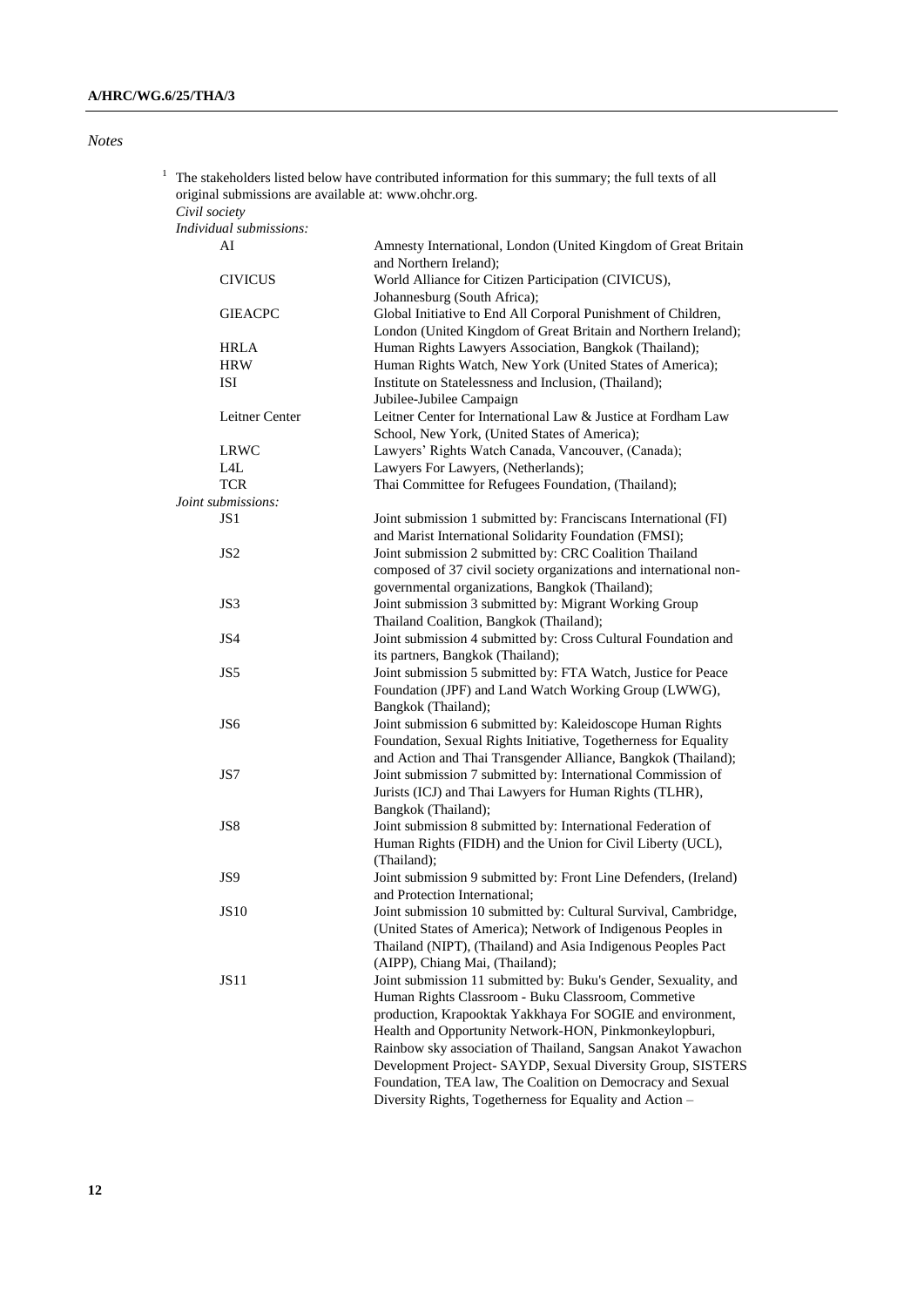|   |                                                        | TEA, Tom laday Sabay Community, www.LovePattaya.com,               |
|---|--------------------------------------------------------|--------------------------------------------------------------------|
|   |                                                        | LGBTI-UPR Thailand Working Group (Thai Transgender                 |
|   |                                                        | Alliance - Thai TGA, ILGA Asia, Bangkok Transportation Union,      |
|   |                                                        | Tom laday Sabay Community, TEA, Sexual Diversity Group,            |
|   |                                                        | Mplus, and HON).                                                   |
|   | JS12                                                   | Joint submission 12 submitted by: Thai NGOs Coalition for UPR,     |
|   |                                                        | (Thailand);                                                        |
|   | JS13                                                   | Joint submission 12 submitted by: Asia Pacific Refugee Rights      |
|   |                                                        | Network (APRRN), Fortify Rights, Asylum Access, Human              |
|   |                                                        | Rights and Development Foundation, (HRDF), Jesuit Refugee          |
|   |                                                        | Service (JRS), Migrant Working Group (MWG), and People's           |
|   |                                                        | Empowerment Foundation (PEF);                                      |
|   | <b>JS14</b>                                            | Joint submission 12 submitted by: International Service for        |
|   |                                                        | Human Rights (ISHR) and Forum-Asia;                                |
|   | <b>JS15</b>                                            | Joint submission 12 submitted by: Thai Netizen Network and         |
|   |                                                        | Privacy International;                                             |
|   | JS16                                                   | Joint submission 12 submitted by: International Federation for     |
|   |                                                        | Human Rights (FIDH), Paris, (France) and Internet Law Reform       |
|   |                                                        |                                                                    |
|   |                                                        | Dialogue (iLaw), (Thailand);                                       |
|   | National human rights institution $(s)$ :              |                                                                    |
| 2 | <b>NHRCT</b>                                           | National Human Rights Commission of Thailand, Bangkok, (Thailand); |
|   | The following abbreviations are used in UPR documents: |                                                                    |
|   | <b>ICERD</b>                                           | International Convention on the Elimination of All Forms of        |
|   |                                                        | Racial Discrimination                                              |
|   | <b>ICESCR</b>                                          | International Covenant on Economic, Social and Cultural Rights     |
|   | <b>OP-ICESCR</b>                                       | Optional Protocol to ICESCR                                        |
|   | <b>ICCPR</b>                                           | International Covenant on Civil and Political Rights               |
|   | <b>ICCPR-OP1</b>                                       | Optional Protocol to ICCPR                                         |
|   | <b>ICCPR-OP2</b>                                       | Second Optional Protocol to ICCPR, aiming at the abolition of the  |
|   |                                                        | death penalty                                                      |
|   | <b>CEDAW</b>                                           | Convention on the Elimination of All Forms of Discrimination       |
|   |                                                        | against Women                                                      |
|   | <b>OP-CEDAW</b>                                        | Optional Protocol to CEDAW                                         |
|   | CAT                                                    | Convention against Torture and Other Cruel, Inhuman or             |
|   |                                                        | Degrading Treatment or Punishment                                  |
|   | OP-CAT                                                 | Optional Protocol to CAT                                           |
|   | <b>CRC</b>                                             | Convention on the Rights of the Child                              |
|   | OP-CRC-AC                                              | Optional Protocol to CRC on the involvement of children in         |
|   |                                                        | armed conflict                                                     |
|   | OP-CRC-SC                                              | Optional Protocol to CRC on the sale of children, child            |
|   |                                                        | prostitution and child pornography                                 |
|   | OP-CRC-IC                                              | Optional Protocol to CRC on a communications procedure             |
|   | <b>ICRMW</b>                                           | International Convention on the Protection of the Rights of All    |
|   |                                                        | Migrant Workers and Members of Their Families                      |
|   | <b>CRPD</b>                                            | Convention on the Rights of Persons with Disabilities              |
|   | <b>OP-CRPD</b>                                         | Optional Protocol to CRPD                                          |
|   | <b>ICPPED</b>                                          | International Convention for the Protection of All Persons from    |
|   |                                                        | <b>Enforced Disappearance</b>                                      |
| 3 | JS7, para. 55.                                         |                                                                    |
|   |                                                        |                                                                    |

 $^4$  CIVICUS, para. 2.1.<br>  $^5$  JS7, para. 5.

<sup>6</sup> CIVICUS, para. 2.1. See also AI, p.2.

<sup>7</sup> CIVICUS, para. 7.1.<br>
<sup>8</sup> JS1, para. 6. See also JS2, para. 13.<br>
<sup>9</sup> JS1, para. 8.

 $10$  JS12, para. 6.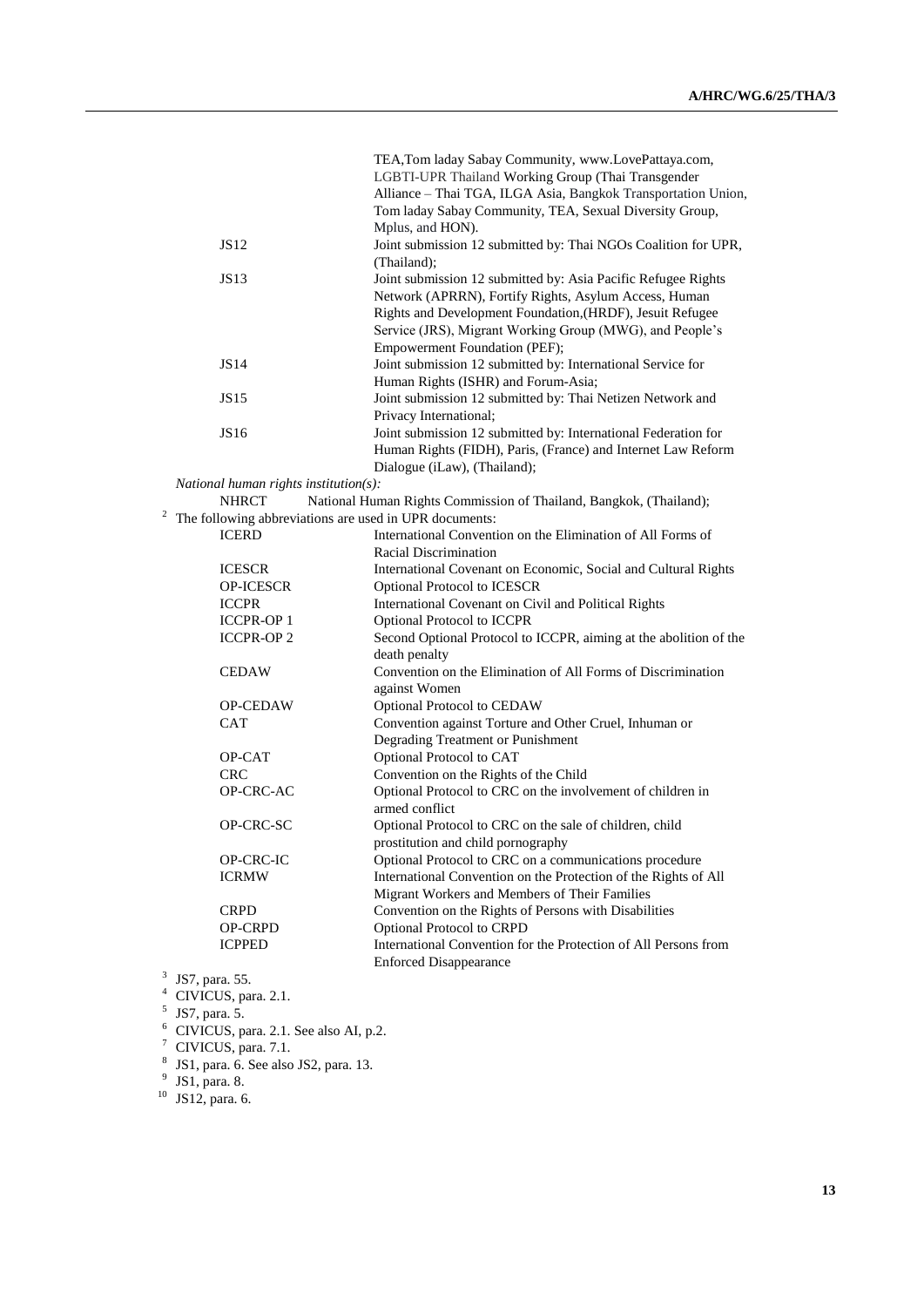- JS1, para. 5.
- <sup>12</sup> CIVICUS, para. 7.6.
- JS12, para. 4(a).
- <sup>14</sup> JS5, para. 25.
- <sup>15</sup> JS6, paras.  $8 10$ .
- JS11, para. 7.
- <sup>17</sup> JS6, paras.  $21 24$ .
- JS8, para. 10.
- JS8, para. 12.
- <sup>20</sup> NHRCT, para. 2.
- JS8, para. 13.
- AI, p. 4.
- HRW, p. 3.
- $^{24}$  HRW, p. 3.
- AI, p. 3.
- JS2, para. 14.
- JS4, para. 8.
- JS4, para. 33.
- JS5, para. 14.
- JS4, para. 3.
- JS13, para. 14.
- <sup>32</sup> CIVICUS, para. 4.2. See also JS1, para. 17., and JS7, para. 11.
- HRW, p. 5.
- JS5, paras. 13 and 16.
- JS2, para. 4.
- JS2, para. 8.
- JS1, para. 41.
- JS1, para. 45.
- <sup>39</sup> GIEACPC, p.1. See also Recommendations 89.36 and 89.38 of A/HRC/19/8, and paras. 15 16 of A/HRC/19/8/Add.1.
- GIEACPC, p. 2. See also JS2, para. 20.
- <sup>41</sup> LRWC, paras.  $4 15$ .
- <sup>42</sup> HRW, p.3. and JS1, paras.  $41 42$ .
- 43 JS1, paras.  $43 45$ .
- HRW, p. 1.
- JS7, para. 23.
- HRLA, para. 2.
- JS9, para. 5.
- JS14, para. 6.
- <sup>49</sup> L4L, paras.  $9 12$ .
- HRW, p.p.  $2 3$ .
- HRLA, para. 14.
- JS2, para. 19.
- JS15, para. 25. See also JS16, para. 27.
- ISI, para. 11.
- JS1, para. 7.
- JS16, para. 16.
- CIVICUS, para. 5.4.
- <sup>58</sup> CIVICUS, para. 5.5. See also JS1, paras.  $11 15$ .
- JS1, para. 34.
- JS1, para. 19. See also HRW, pp. 1- 2.
- JS15, para. 36.
- CIVICUS, para. 5.7.
- JS7, para. 28.
- CIVICUS, para. 3.2.
- CIVICUS, para. 3.3.